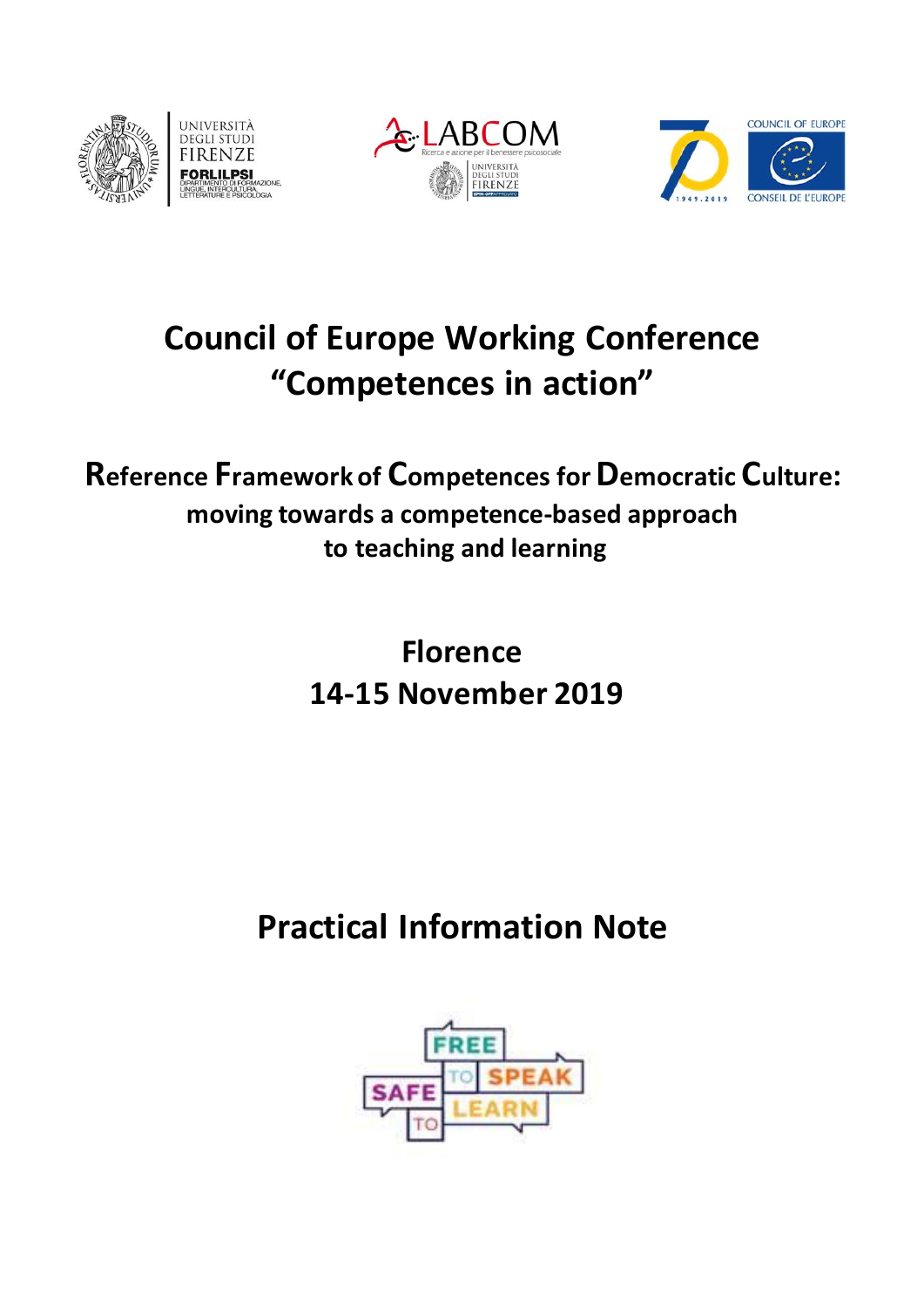#### **VENUES**

**14 November 2019: Istituto degli Innocenti, 12, Piazza della Santissima Annunziata, 50122 - Florence, Italy Tel. +39 055 20371**

> **15 November 2019: Department of FORLILPSI, 48, Via Laura, 50121 - Florence, Italy Tel +39 055 2756101**

## **ACCOMMODATION - HOTELS IN FLORENCE**

There are several possibilities for your stay in the historical centre of Florence (as shown on the official website for Florence<http://www.firenzeturismo.it/en/> and in the list below), either close to Piazza della Santissima Annunziata and via Laura. All hotels recommended are within 3 to 20 minutes walking distance from the conference venue and close to the Accademia Gallery, the Florence Cathedral, the Palazzo Vecchio and many other historical sites and monuments. Moreover, the suggested hotels are close to a train station (Santa Maria Novella Station). We would advise you to book early, as the hotel situation in the city centre may be difficult.

#### **Hotel possibilities**

- 1. **Hotel Morandi alla Crocetta** 50, Via Laura, 50121, Florence, Italy <http://www.hotelmorandi.it/en-index.php> tel. +39 055 2344747
- 2. **Hotel Cardinal of Florence** 5, Borgo Pinti, 50121, Florence, Italy <https://www.hotelcardinalflorence.com/?lang=en> tel. +39 055 2466450
- 3. **Hotel dei Macchiaioli**

21, Via Camillo Cavour, 50129, Florence, Italy <https://www.hoteldeimacchiaioli.com/> tel. +39 055 213154

4. **Hotel Colomba**

21, Via Camillo Cavour, 50129, Florence, Italy <http://hotelcolomba.com/en/index.php> tel. +39 055 289139

#### 5. **Residenza D'Epoca Home In Palace**

26, Via Gino Capponi, 50121, Florence, Italy <https://www.homeinpalace.it/en/homepage> tel. +39 3316114399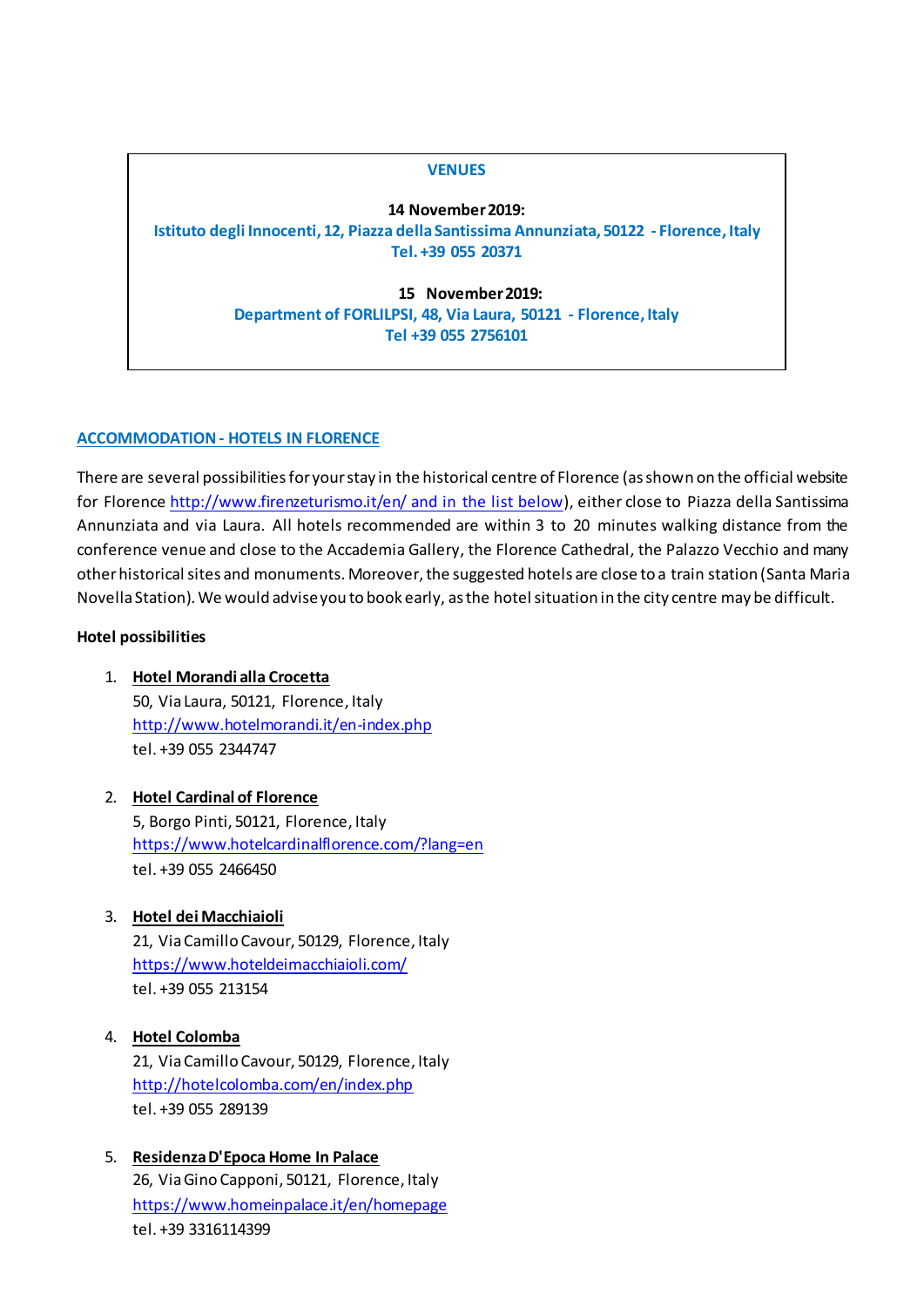# 6. **Solo Experience Hotel**

4, Via del Canto dei Nelli, 50123, Florence, Italy <https://www.soloexperiencehotel.com/en/> tel. +39 055 212598

# 7. **Firenze Number Nine Wellness Hotel**

9, Via Dei Conti, 50123, Florence, Italy <https://www.firenzenumbernine.com/> tel. +39 055 293777

# 8. **Palazzo Castri 1874**

7, Piazza dell'Indipendenza, 50129, Florence, Italy <https://www.palazzocastri.com/> tel. +39 055 472118

# 9. **Gallery Hotel Art - Lungarno Collection**

5, Vicolo dell'Oro, 50123, Florence, Italy <https://www.lungarnocollection.com/gallery-hotel-art> tel. +39 055 27263

# 10. **Continentale**

6r, Vicolo dell'Oro, 50123, Florence, Italy <https://www.lungarnocollection.com/continentale-hotel> tel. +39 055 27262

# 11. **Rocco Forte Hotel Savoy**

7, Piazza Della Repubblica, 50123, Florence, Italy <https://www.roccofortehotels.com/hotels-and-resorts/hotel-savoy/> tel. +39 055 27351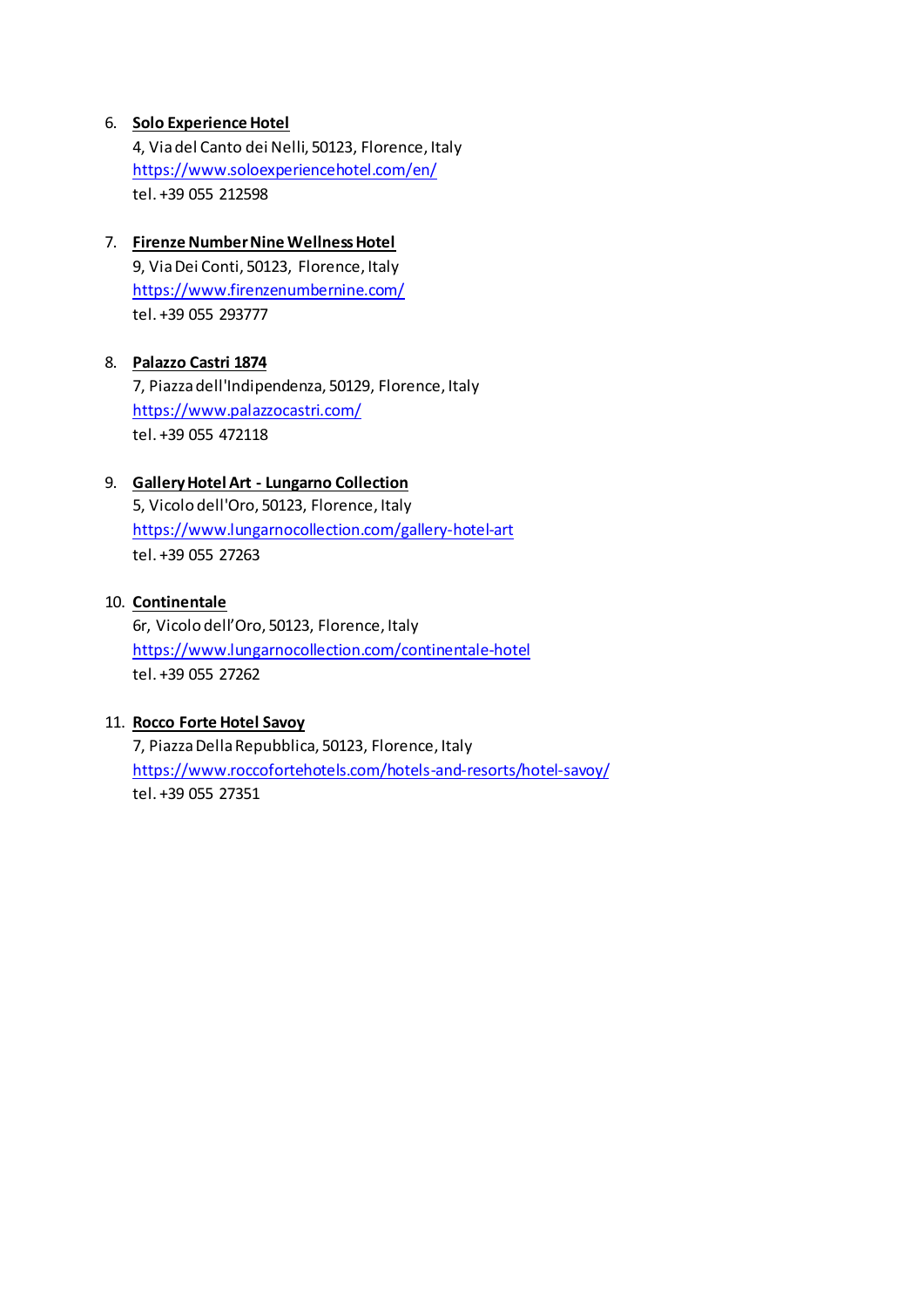# **CONFERENCE VENUE**

The Conference will be held in two Conference venues:

- the Istituto degli Innocenti, 12, Piazza della Santissima Annunziata, 50122, Florence, Italy, Tel. +39 055 20371 (on Thursday 14 November 2019) <http://www.istitutodeglinnocenti.it/>
- The Department of FORLILPSI, 48, Via Laura, 50121, Florence, Italy, Tel +39 055 2756101 (on Friday 15 November 2019) <https://www.forlilpsi.unifi.it/>

The venues are close to each other and are 15 minutes away from the Santa Maria Novella tram station.



## **TRANSPORTATION**

#### Suggestions for your transfer from Florence Airport

# **1. By Taxi**

The taxi fare from Florence Airport Vespucci to the central area of Florence is a fixed rate, which varies according to the time of day or whether it is a public holiday:

- Day time fixed rate (06:00-22:00) €**22.00**,
- Holidays(06:00-22:00) **€24.00**
- Night time (22:00-06:00) **€25.00**

Taxis can usually be found in front of the terminal. But we would also recommend you take these phone numbers with you: +39 055 4242, +39 055 4390 and +39 055 4798 (local numbers to call radiotaxi). Special tip: there is an extra charge **of €2.70** for trips which start from the airport and an extra charge for each item of luggage of **€1.** (maximum 7items). Taxi journey time from the airport to Florence city centre is about 15 minutes.

<https://www.aeroporto.firenze.it/en/the-passengers/transport/taxi.html>

# **2. By Tramway**

Since February 2019 a direct Tram line has been in operation between the airport and Santa Maria Novella train station. This is a Monday to Sunday service which runs every 4 minutes, from 5:00 am to 12:30 am and takes approximately 22 minutes (12 stops in total). Tram line tickets cost **€1.50** and are valid for 90 minutes from the time they are validated. More information here. Thanks to the stop being so close to the airport terminal, the tram's frequency and the speed of the trip, the new tramway service represents a comfortable and ecological way to travel.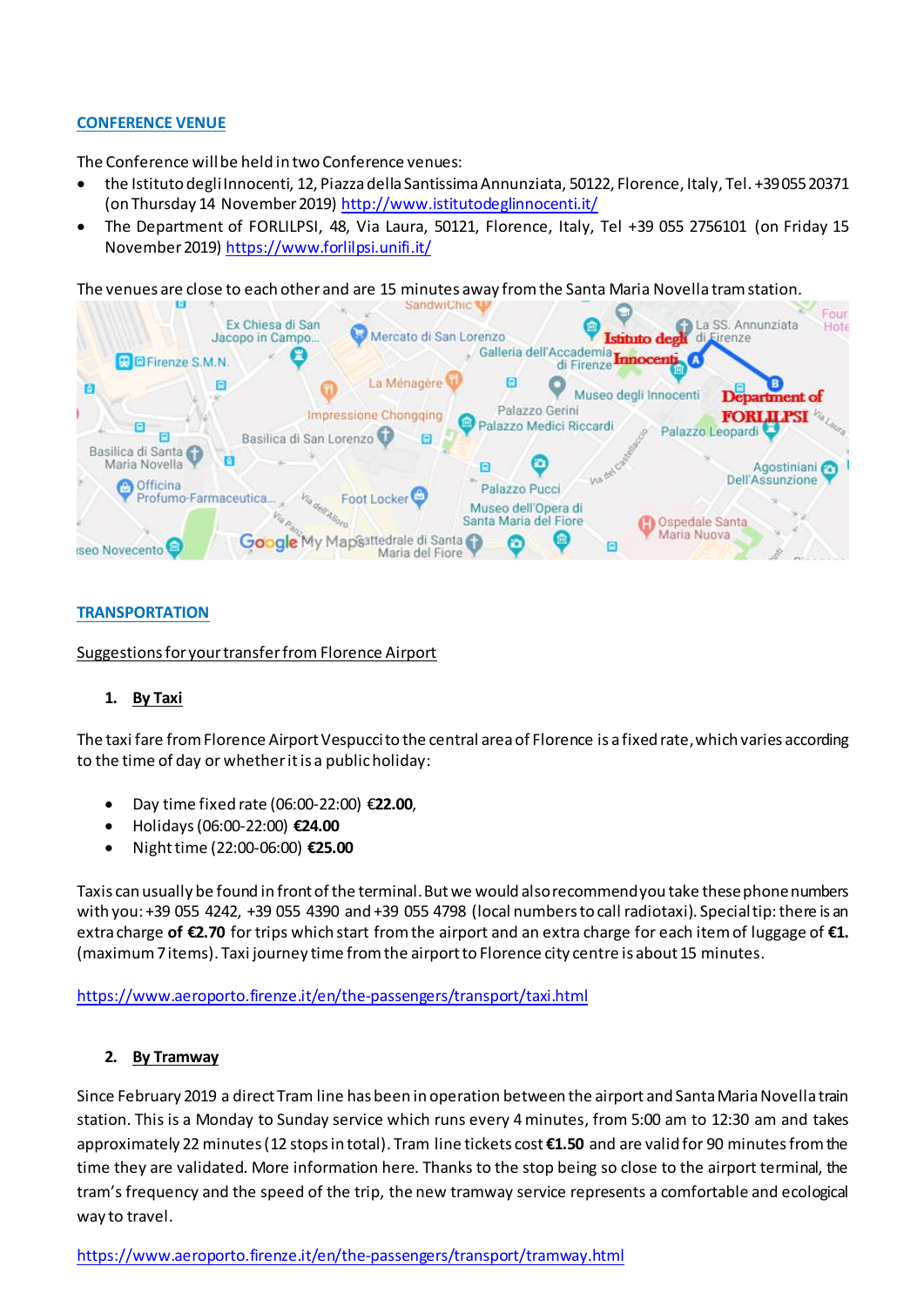# **3. By bus**

From the A. Vespucci Airport you can be in the city centre in 20 minutes thanks to the Volainbus shuttle service running every 30 minutes, 7 days a week. The city centre bus stop is the BUSITALIA Bus Station, Via Santa Caterina da Siena, 17, nearthe Florence SMN Railway Station. A single ticket costs **€6**. Special tip: a return ticketis **€10.00** instead of **€12.00**.

<https://www.aeroporto.firenze.it/en/the-passengers/transport/bus.html>

# **CITY ATTRACTIONS AND MONUMENTS**

The most important attractions and monuments of the city of Florence are very near to the hotels we have recommended, as you can see from the map below:

| <b>El Firenze S.M.N. Medici</b><br><b>Chapels</b><br><b>SAN</b><br>RENZO | Accademia<br><b>Gallery</b><br><b>DE GRISLI</b><br>degli Alfan |
|--------------------------------------------------------------------------|----------------------------------------------------------------|
| <b>C</b><br>Santa Maria                                                  |                                                                |
| <b>Novella Church</b><br>Florence                                        |                                                                |
| Via datr<br><b>Cathedral</b>                                             |                                                                |
| Via del Corso                                                            | Bergo degli Albizi                                             |
| Via del Parione<br>SAN<br>G-l                                            | Via del Pandolfini<br><b>Bargello</b>                          |
| Palazzo<br>Vecchio                                                       | Via dell'Angui<br>SANTA CROCI                                  |
|                                                                          | <sup>6</sup> Basilica                                          |
| Uffizi                                                                   | di Santa                                                       |
| Ponte<br>Gallery                                                         | Croce                                                          |
| Viantagao<br>Vecchio<br><b>Irno</b>                                      | Via Tripoli                                                    |
| Plazza de<br>Pitti                                                       |                                                                |
| Palace                                                                   | SAN NICCOLO                                                    |